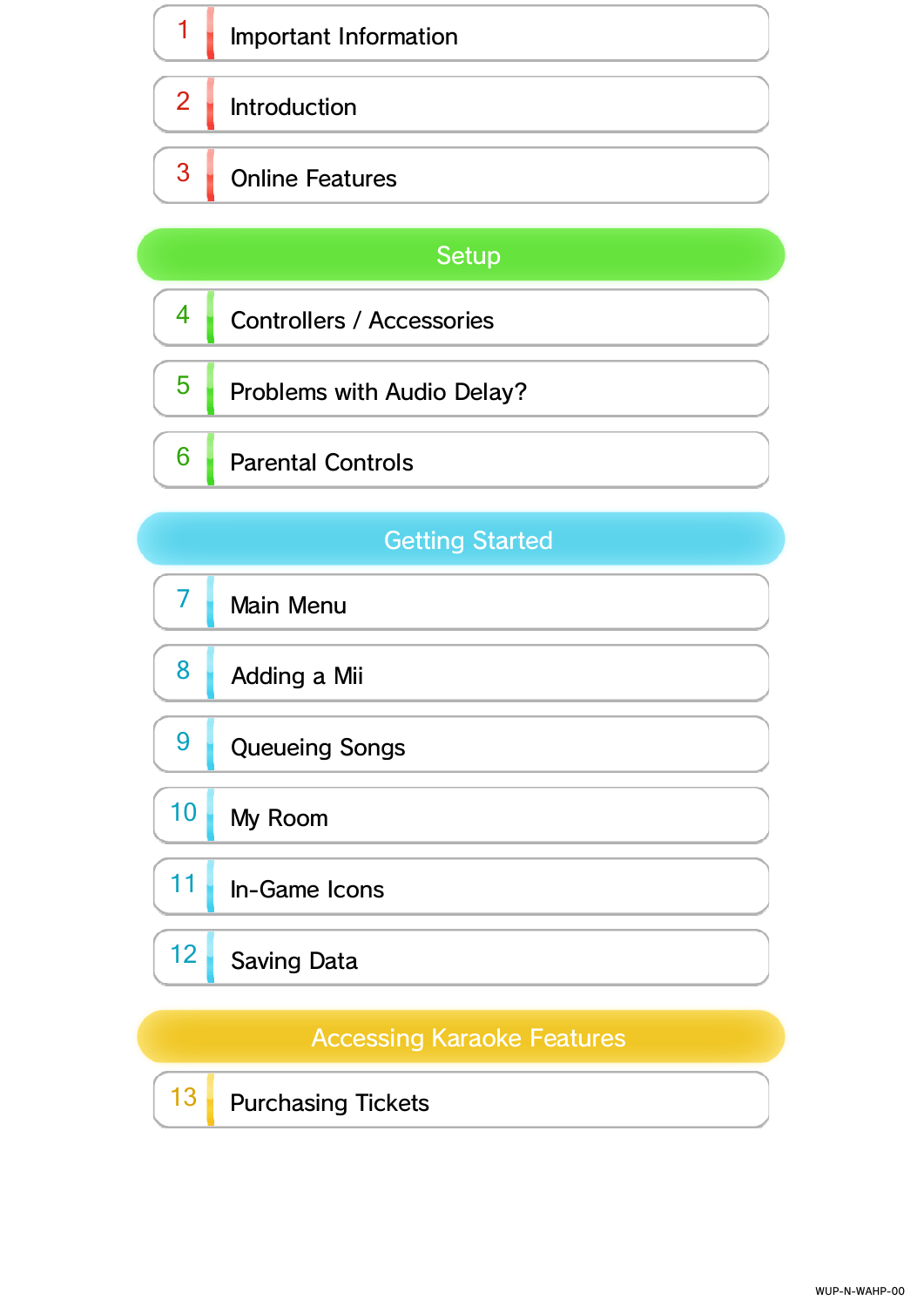### Product Information

# 14 Copyright Information

# 15 Support Information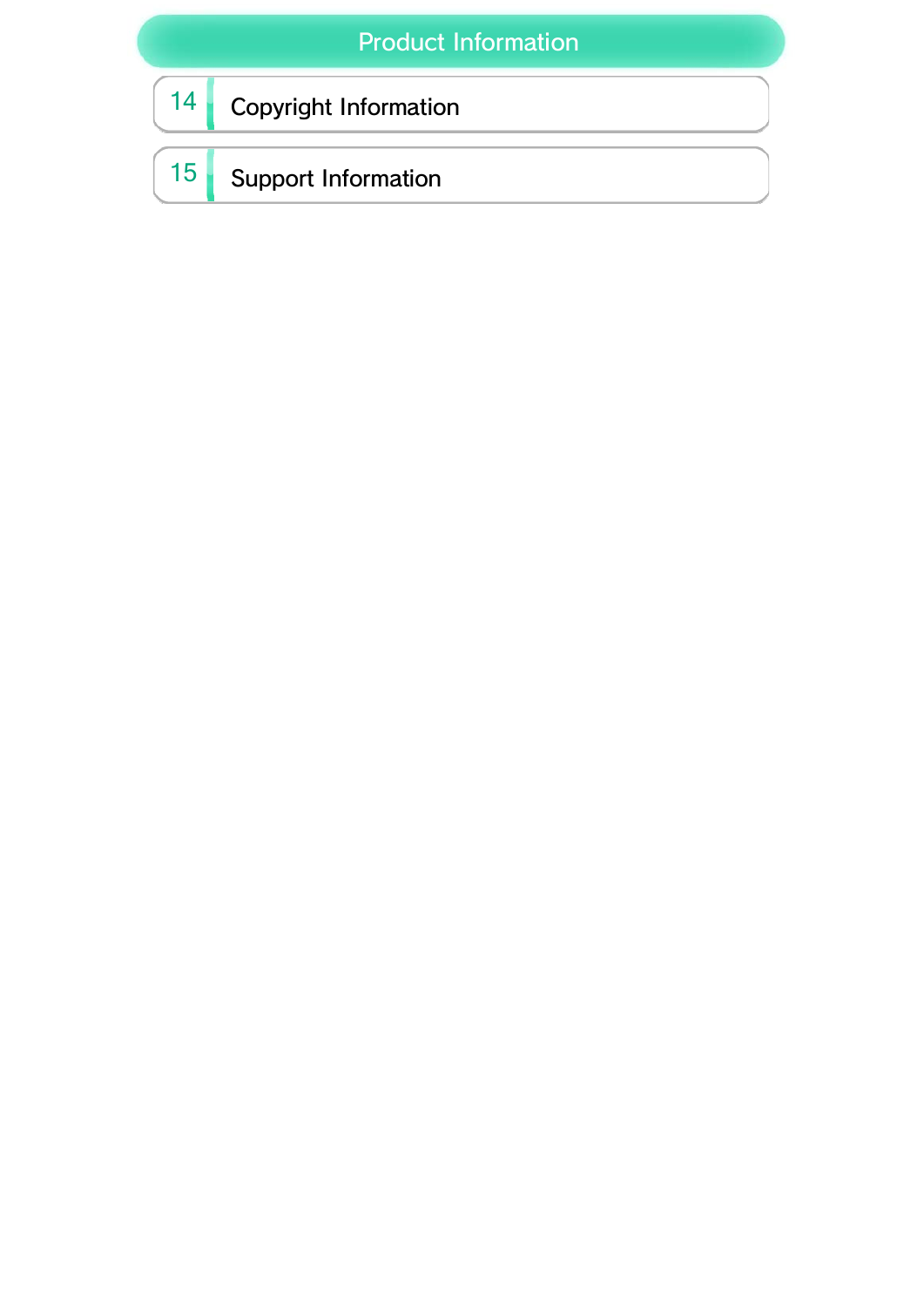Before use, please also read the content of the **A** Health and Safety Information application on the Wii U Menu. It contains important information that will help you enjoy this software.

Please read this manual carefully before using this software. If the software is to be used by young children, the manual should be read and explained to them by an adult.

This software is designed only for use with the European/Australian version of the Wii U console.

### $1$  Important Information

Thank you for selecting Wii Karaoke U™ by JOYSOUND™ for Wii U™.

Age Rating Information

If your Wii U console language is set to one of these, the same language will be displayed in the game. You can change the console language in System Settings. If your Wii U console is set to another language, you will be able to select the ingame language after launching the software.

This title supports five different languages: English, German, French, Spanish and Italian.

#### Language Selection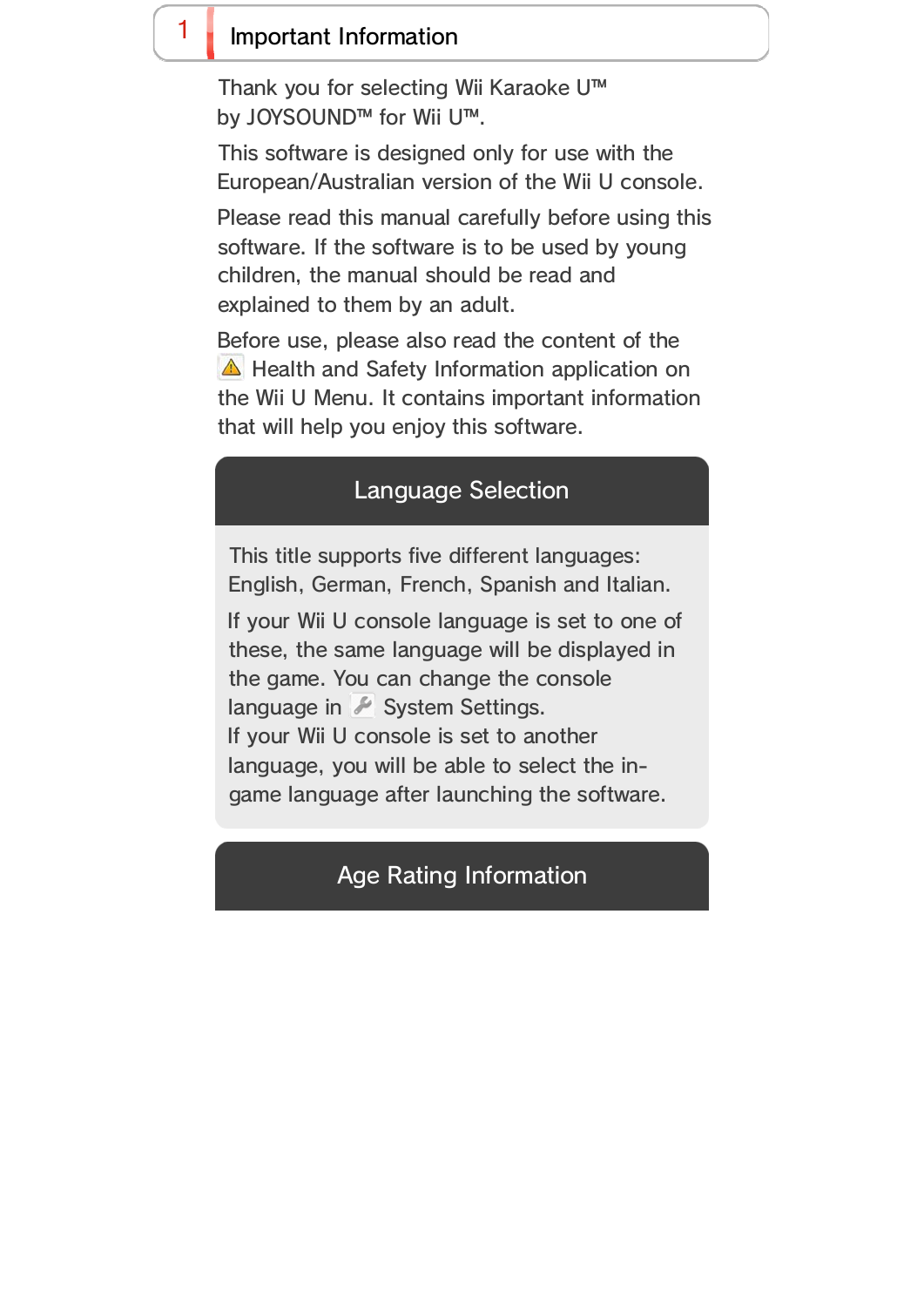www.censorship.govt.nz OFLC (New Zealand): www.classification.gov.au Classification Operations Branch (Australia): www.usk.de USK (Germany): www.pegi.info PEGI (Europe):

For age rating information for this and other software, please consult the relevant website for the age rating system in your region.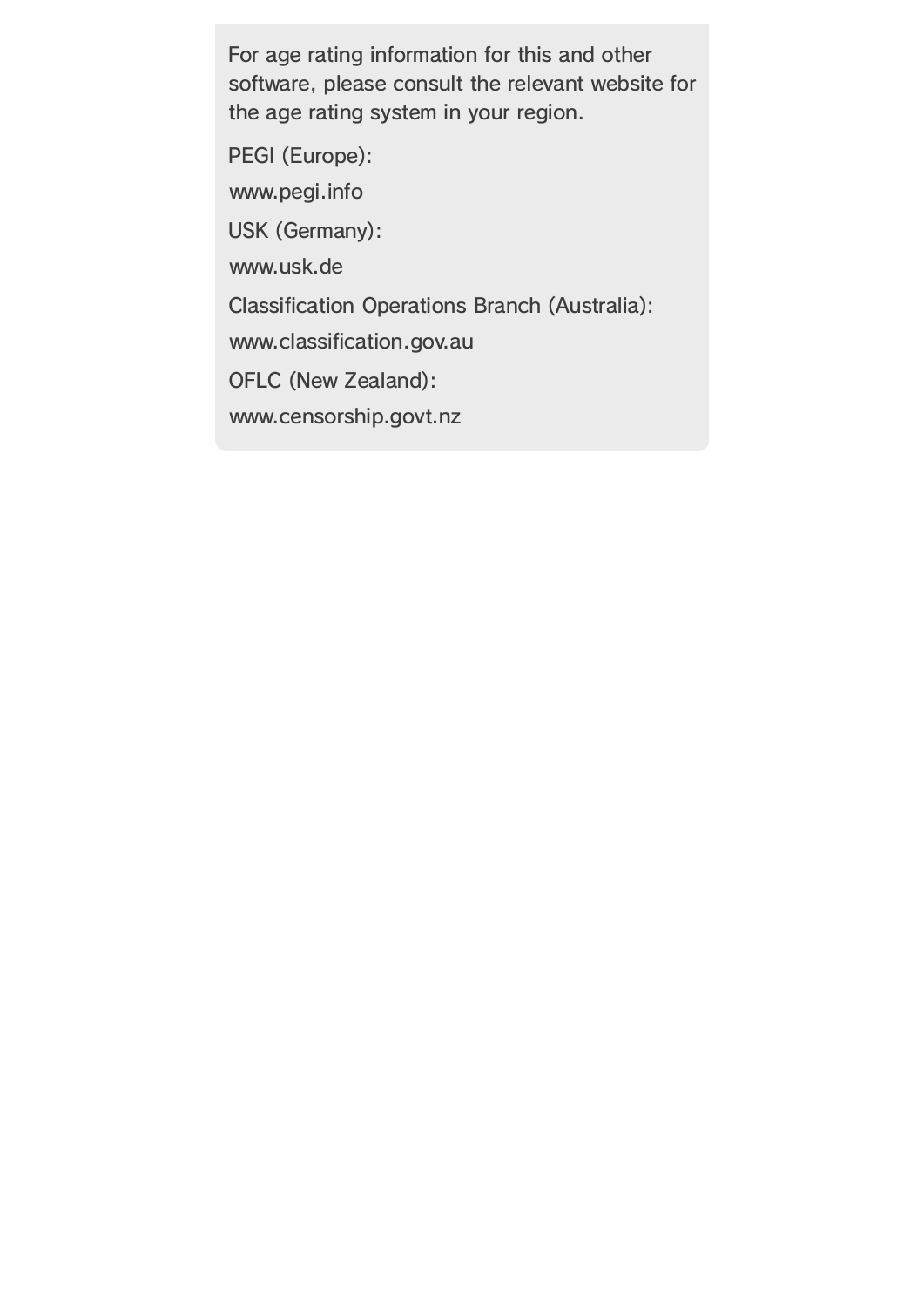In order to sing using this software, it is necessary to connect to the internet and purchase a ticket, and remain connected while you play. **13** 

#### Please be aware of the following:

・ Ticket purchasing can be restricted in Parental Controls. 6

### $2 \cdot$  Introduction



Let your inner star shine! Perform alone or together with friends, turn up the karaoke fun with backing instruments, receive ratings or compete in Karaoke Battle with this full-scale karaoke game. Rock the mic with your own Mii™ on various stages, manage your favourite songs and enjoy other Wii U exclusive features! Even without purchasing a ticket, you can still browse songs in the archives and see for yourself what's available. Purchase tickets to sing whatever songs you like from a huge online selection!

・ Please play at a reasonable volume and time of day so as not to disturb neighbours and other people around you.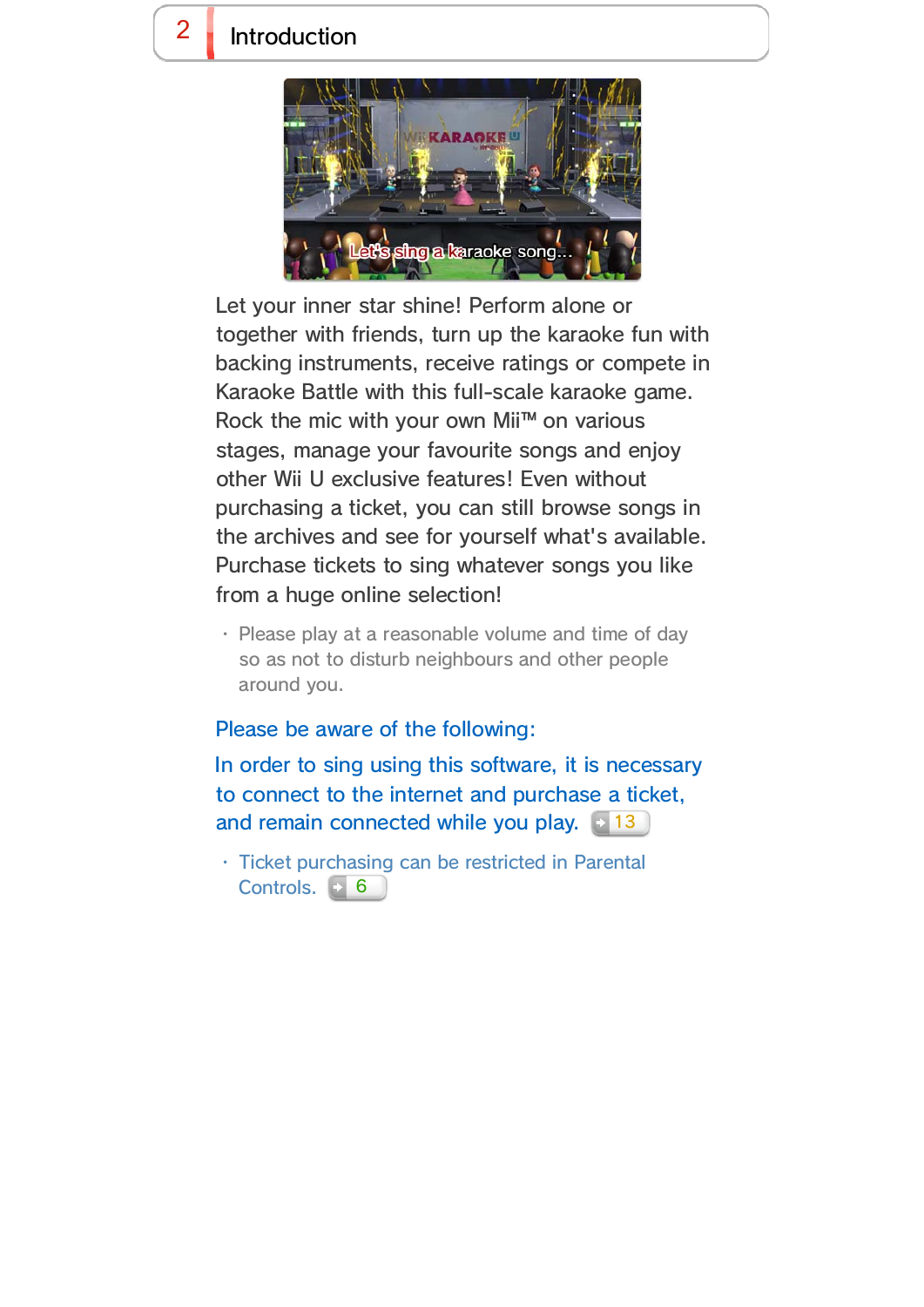- ◆ For information about connecting your Wii U console to the internet, refer to the Wii U Quick Start Guide and the Internet section of  $\blacktriangleright$  System Settings.
- ◆ Please be sure to use your own Mii when using the Online Rating feature. Your performance will not be included in the rating if you use a Guest Mii. **1948**
- ◆ Please be aware that your Mii character's nickname will be made visible to other users if you choose to use the Online Rating feature.
- ◆ See the Miiverse section of the Wii U Electronic Manual for information about Miiverse. For the Wii U Electronic Manual, press  $\oplus$  on the controller while in the Wii U Menu and choose  $\blacksquare$  MANUAL from the HOME Menu.
- ◆ It is possible to attach screenshots of a performance to your Miiverse posts using this software. Your Mii and the Mii characters of your friends and family may appear in screenshots.
- ◆ Other Wii Karaoke U by JOYSOUND users will be able to view the contents of your posts.
- ◆ Other users' posts will be displayed on your TV screen when there are no songs queued.

Post to **Mi** Miiverse™ and view other users' posts.

Use the Online Rating feature.

Receive rankings for new songs and popular songs.

### $3$  Online Features

Connect to the internet to enjoy these features:

Streaming Karaoke songs.

Purchase tickets. **13**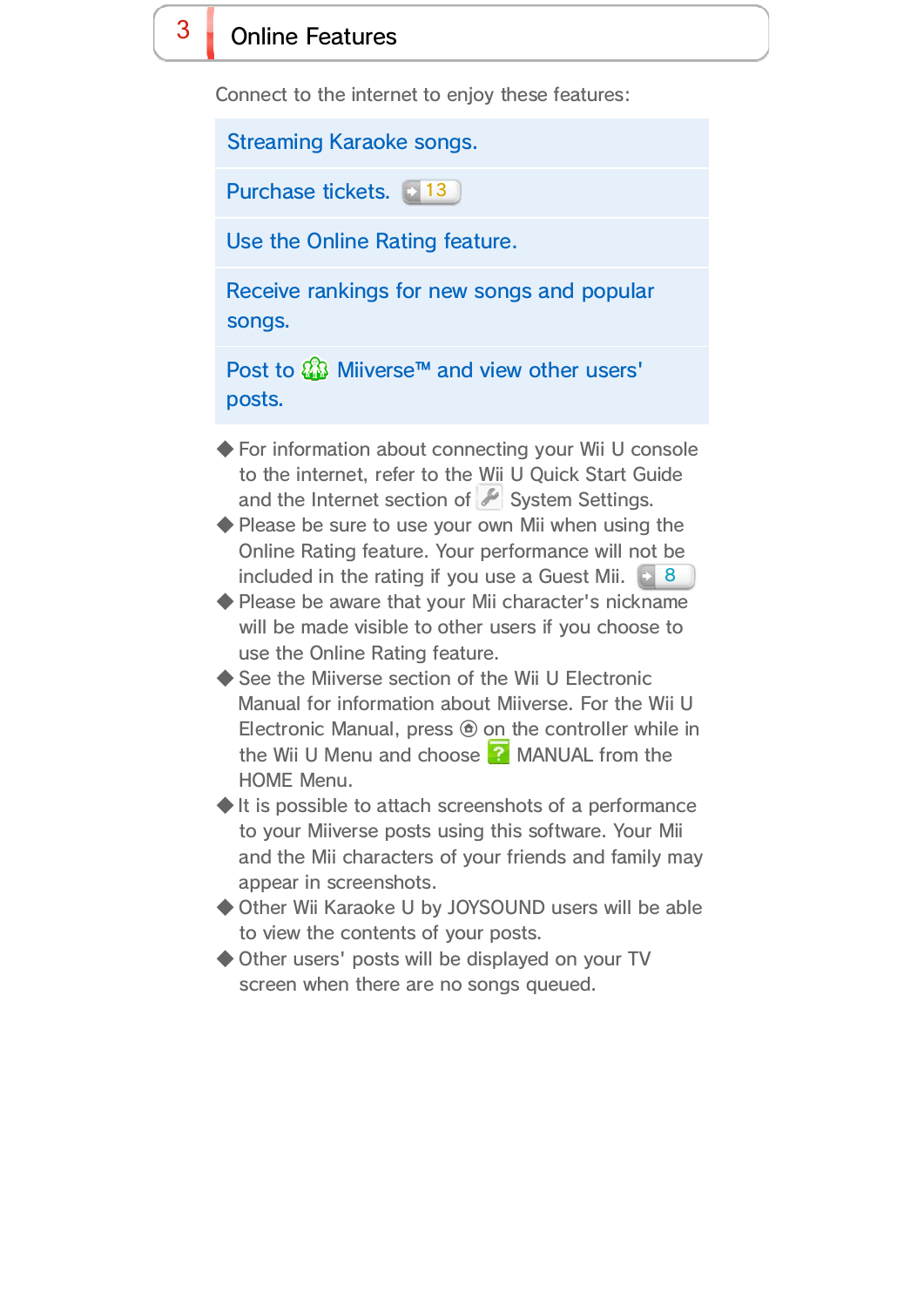# $4$  Controllers / Accessories

#### **Controllers**



- ・ You can connect up to two USB microphones.
- ・ For information about using and connecting USB microphones, please see the manual for the microphone.
- ・ This software is compatible with USB microphones (for example, the Wii U Microphone [WUP-021]). If you do not have a USB microphone, you can sing using the GamePad microphone.

The following controllers/accessories can be used with this software when they are paired with the console.  $\Box$   $\Box$ 

Sing using a USB microphone (sold separately)

# such as the Wii U Microphone.

- ・ Sing using the GamePad microphone.
- Press the button  $(\ominus)$  to display what is shown on your TV screen on the GamePad.
- ・ Only one Wii U GamePad can be used with the software at a time.

Touch and slide the stylus or your finger on the Wii U GamePad touch screen to control this software. You can continue using the Wii U GamePad to control the various game functions even during a performance.



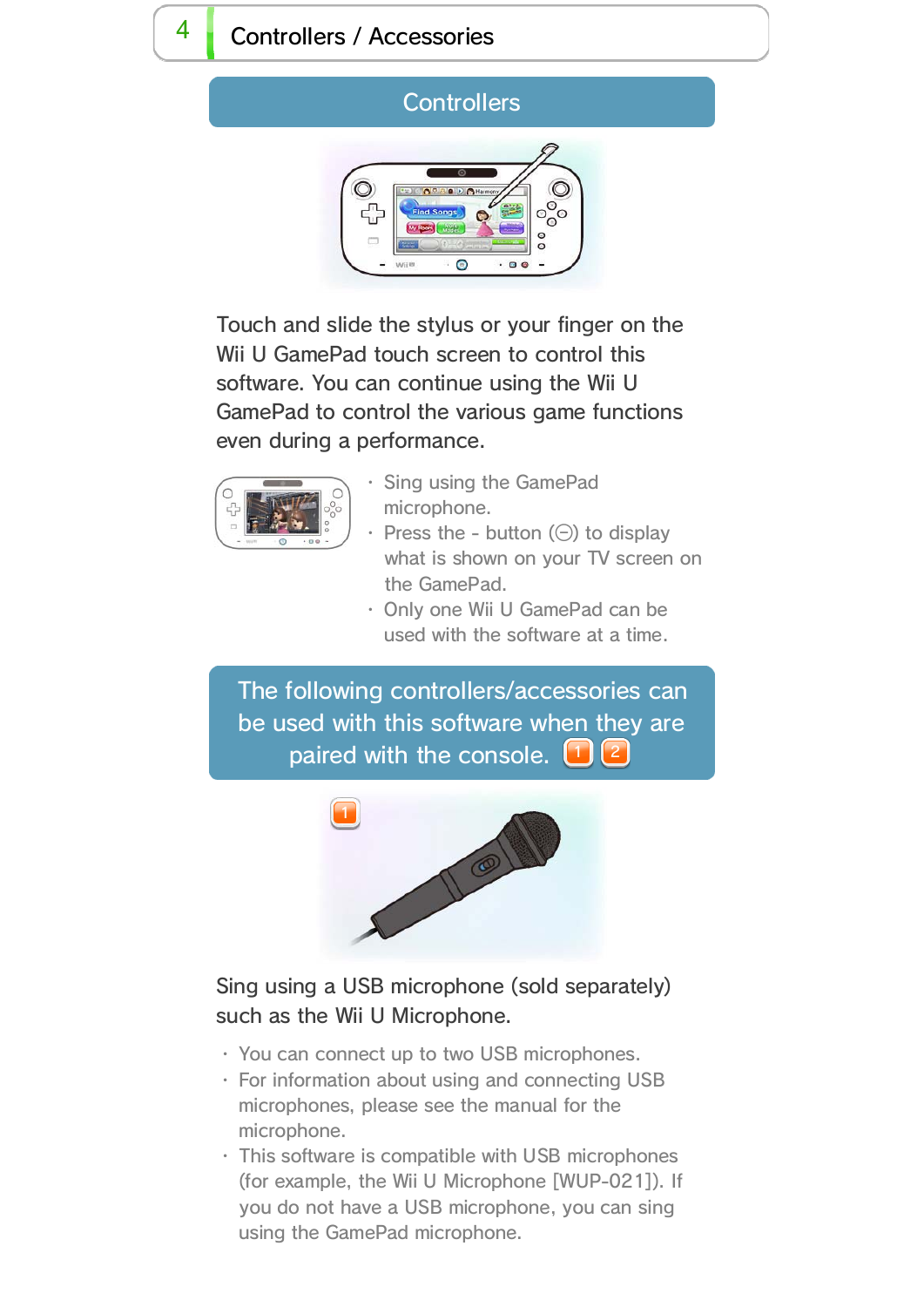- ・ You will need to pair your Wii Remotes with your Wii U console before use.
- ・ You can use up to four Wii Remotes with this software.
- ・ For other players to take part using backing instruments, each player needs a separate controller.

Press  $\circledA$  or  $\circledB$  to make a sound, and  $\circledD$  or  $\circledD$  to change the type of sound.

Using separately sold Wii Remote™ controllers (a Wii Remote Plus can be used instead of a Wii Remote) other players can join in on the fun and provide accompaniment with various backing instruments!

#### Pairing during play:

Press the SYNC Buttons on your Wii U console and Wii Remote simultaneously to pair them while the software is running.

#### Pairing before play:

Open the HOME Menu and select CONTROLLER  $SETTINGS \Rightarrow PAIR.$  Follow the on-screen instructions to pair your controller.



### Pairing Controllers

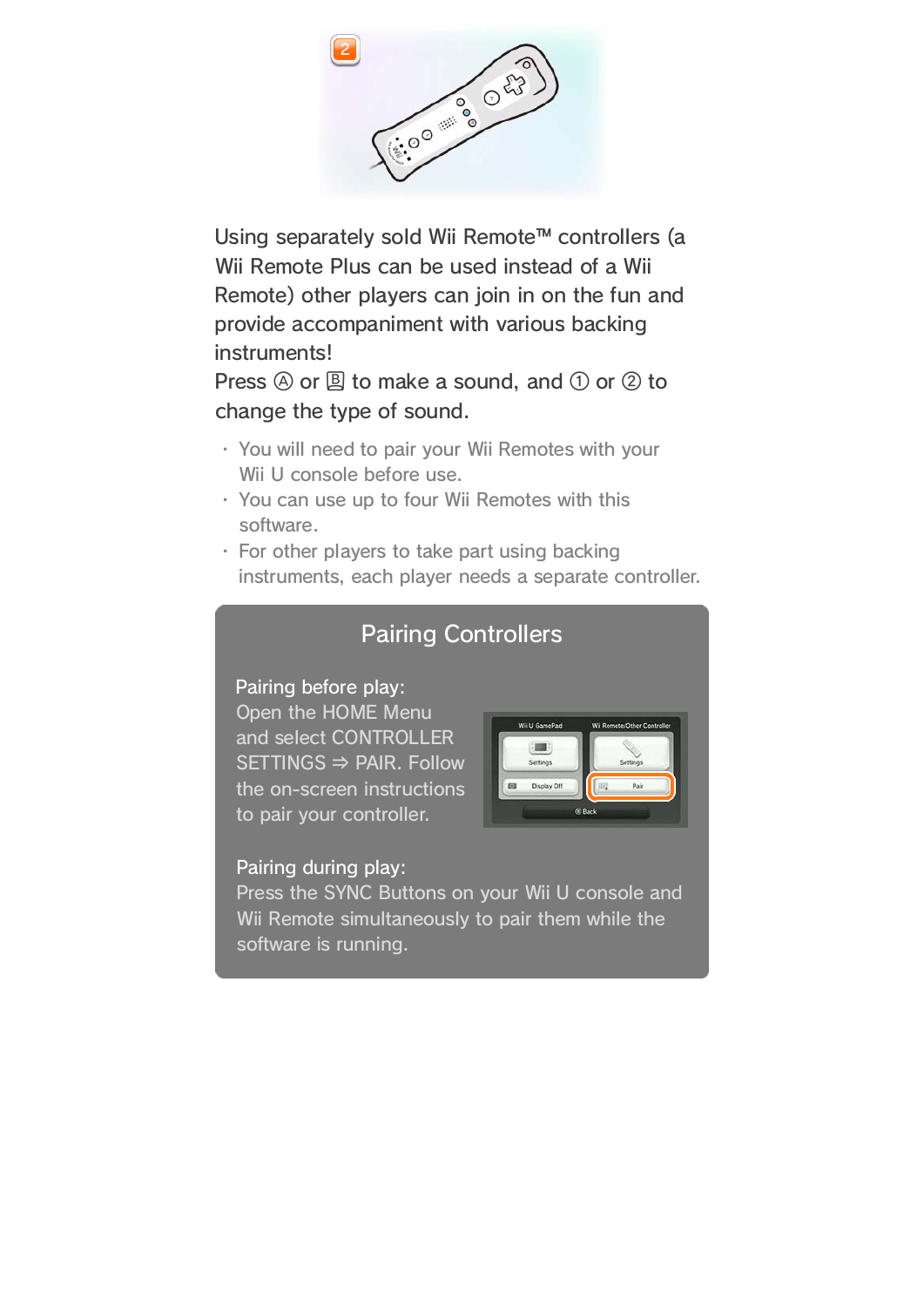You will hear the sound that is sent from your Wii U console to your TV after it has been processed by your TV. The processing time can result in a delay, which may cause you to hear a slight lag in the sound. This does not mean that your Wii U console,

software or TV is broken.

### $\overline{5}$  Problems with Audio Delay?

Please be aware of the following:

Depending on your TV, you may be able to reduce the audio delay by changing the settings to "Game Mode" or something similar. For more information please refer to your TV's operations manual. You may also find commercially available active speakers or other AV hardware to help in preventing audio delay.

#### Preventing Audio Delay

▼ If your Wii U console and TV are connected using a Wii AV cable\* via the AV Multi Out connector, connect the audio equipment directly via the audio ports (red and white) only, leaving the Video plug (the yellow plug when using a Wii AV cable) connected to your TV.



#### adapter

・ Only necessary if ① and ③ cannot connect to each other directly.

❸ A commercially available speaker system

When your Wii U console and TV are connected via the HDMI™ port

### Connecting Active Speakers (Example)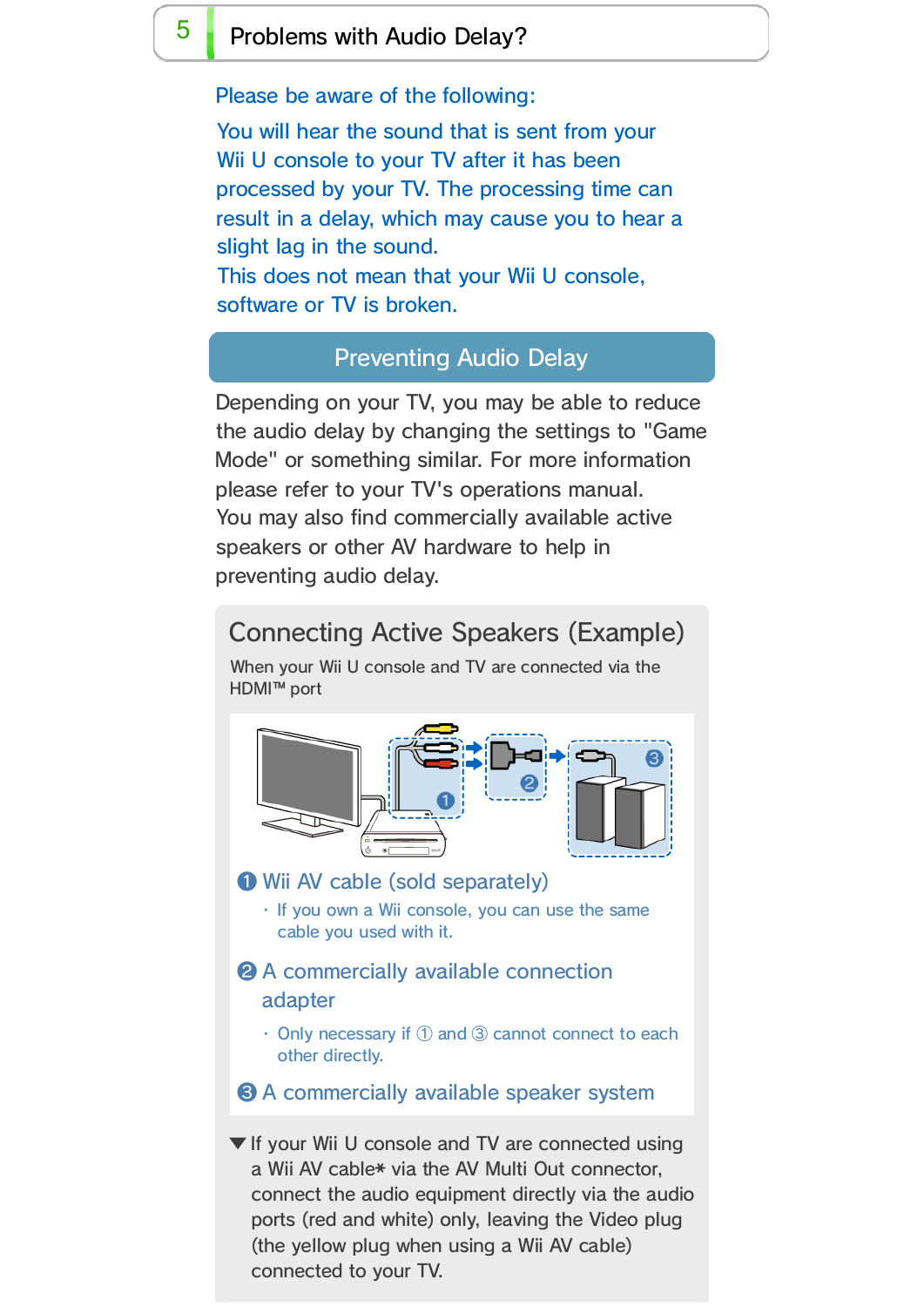- \* A Wii RGB cable or Wii Component Video cable can be used instead of a Wii AV cable. Please note that it will not be possible to connect external speakers if your Wii U is connected to your TV using a Wii RGB cable.
- ▼ If your Wii U console and TV are connected using an HDMI cable, use the Wii U AV Multi Out connector at the same time (please see the connection example above) and connect only the Audio plugs (red and white) directly to the audio equipment.

It is not necessary to connect the Video plug to the analogue port on your TV.

In order to optimise the connection, it is necessary to change the software settings to External Speaker Mode\*. This can be done by accessing the Wii Karaoke U by JOYSOUND main menu. Select MORE MODES  $\rightarrow$  7 then touch OPTIONS and SWITCH AUDIO OUTPUT MODE, and activate External Speaker Mode.

- \* Your TV will no longer output sound once you have changed the software settings to External Speaker Mode. Reset the settings to have your TV output sound again.
- \* Changing Wii Karaoke U by JOYSOUND settings to External Speaker Mode will only affect this software. Other software that is not set to External Speaker Mode will continue to output sound through the TV connected to your console via the HDMI port.
- ・ Please read the on-screen information carefully when changing settings.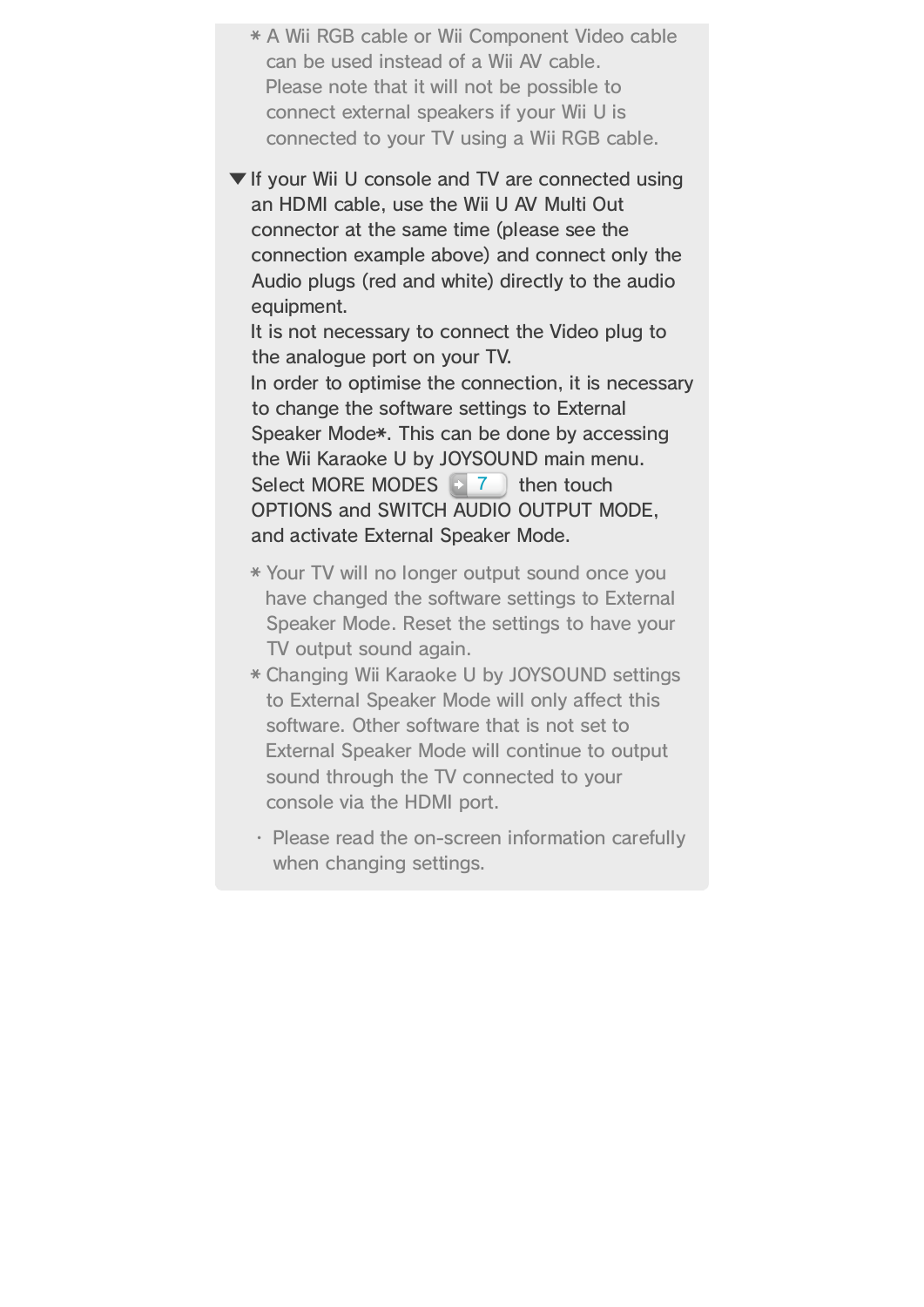### $6$  Parental Controls

Parents and guardians can restrict certain features of the Wii U console through  $\frac{4}{11}$  Parental Controls on the Wii U Menu.

The following features can be restricted:

| <b>Name</b>                                 | <b>Description</b>                                                                                                                                                                  |
|---------------------------------------------|-------------------------------------------------------------------------------------------------------------------------------------------------------------------------------------|
| Online<br>Interaction in<br>Games           | Restricts the use of online karaoke<br>features during the ticket validity<br>$\Box$ 3<br>period.                                                                                   |
| Wii U<br><b>Shopping</b><br><b>Services</b> | Restricts the purchase of tickets.<br>13                                                                                                                                            |
| <b>Miiverse</b>                             | Restricts posting to Milverse and/<br>or viewing of posts made by other<br>players in order to protect children<br>from inappropriate conversations<br>or offensive content.<br>- 3 |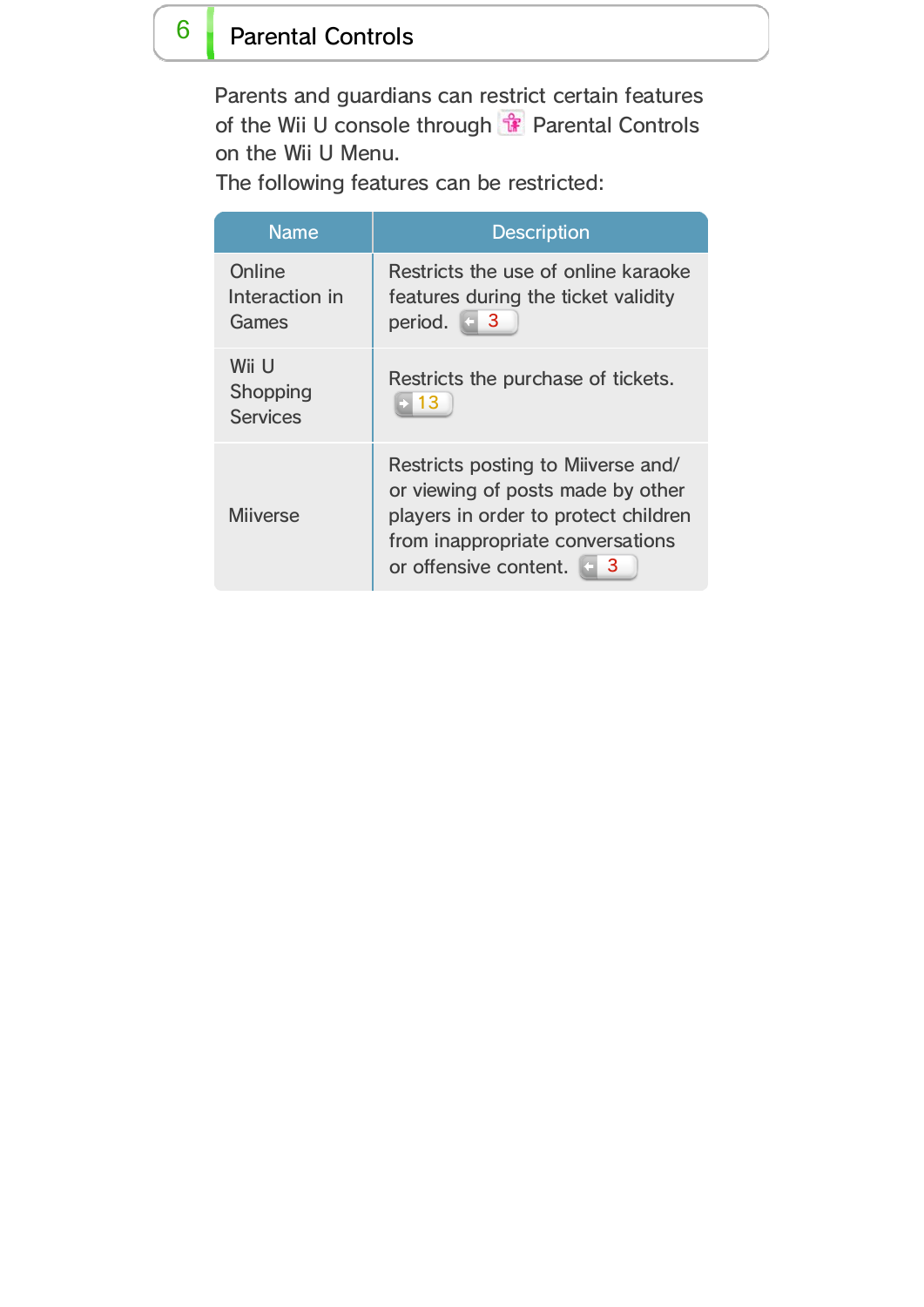Perform songs saved in favourites, change the

selected Mii character's

song you want to sing, select ENTER **19** to queue it, then get ready to perform!

Search for songs to perform. Once you have chosen the

Add Mii characters  $\equiv$  8 for other players.

clothes, and much more! 10



own Mii. The selected Mii character's face and nickname will be displayed on the right.











### $7$  Main Menu

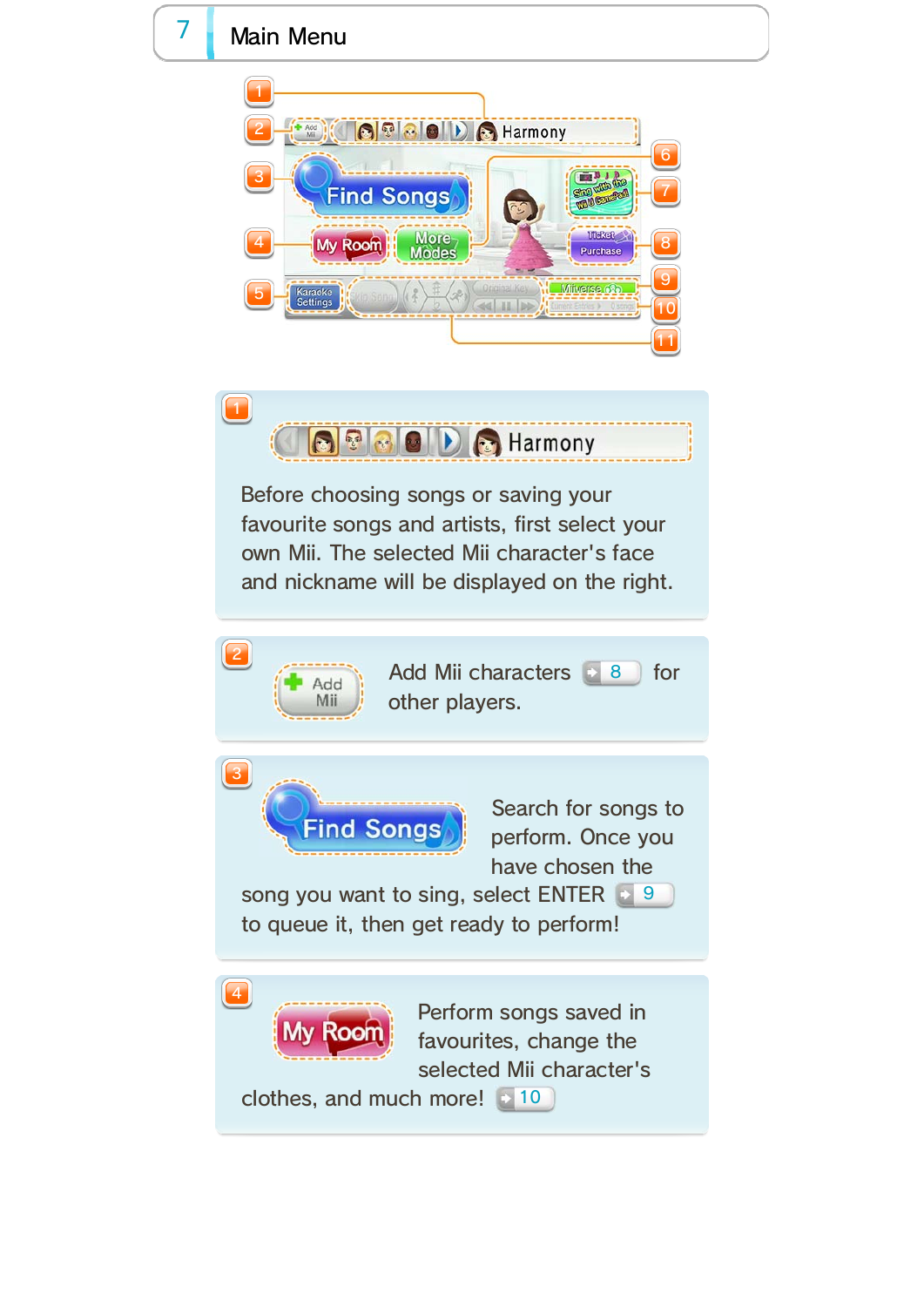View details of promotions and explanations of software features. The notifications will be cycled

through in order.

| Song Loading<br><b>Options</b>            | If you experience breaks in<br>the music during a<br>performance, select SING<br><b>AFTER LOADING.</b>                                                                             |
|-------------------------------------------|------------------------------------------------------------------------------------------------------------------------------------------------------------------------------------|
| Correct for<br><b>Audio Delay</b>         | This feature compensates<br>for a certain amount of<br>audio delay $\boxed{5}$ ,<br>resulting in more accurate<br>karaoke rating results.                                          |
|                                           | ◆ This function does not<br>prevent audio delay itself.                                                                                                                            |
| <b>Check Audio</b><br><b>Environment</b>  | Measure the audio output<br>delay in your environment.                                                                                                                             |
| <b>Switch Audio</b><br><b>Output Mode</b> | When using commercially<br>available active speakers or<br>other AV equipment to help<br>prevent audio delay, you will<br>need to change this setting<br>to External Speaker Mode. |

Enhance your karaoke experience! For the following features, select

OPTIONS in More Modes.

・ Before singing using the GamePad microphone, be sure to turn the microphone on here.

Change the microphone and performance volume settings, switch Guide

Vocals on and off, and adjust various other settings.

![](_page_12_Picture_9.jpeg)

![](_page_12_Picture_8.jpeg)

![](_page_12_Picture_4.jpeg)

![](_page_12_Picture_0.jpeg)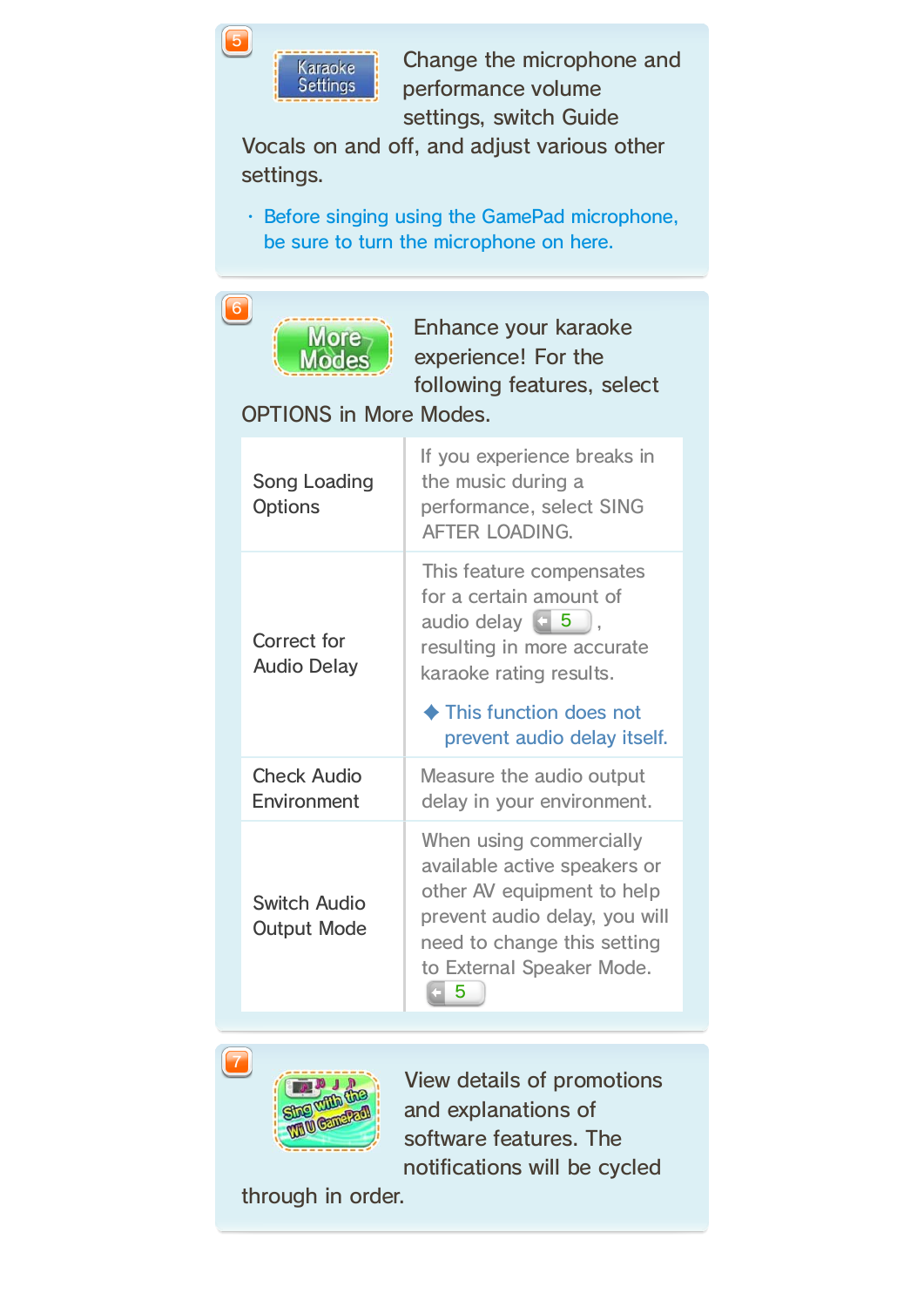Once you have purchased a ticket  $\blacksquare$  13, you will be able to sing as much as you like during the ticket validity period.

![](_page_13_Figure_3.jpeg)

Purchase Nintendo eShop tickets (if you are connected to the internet).

![](_page_13_Picture_0.jpeg)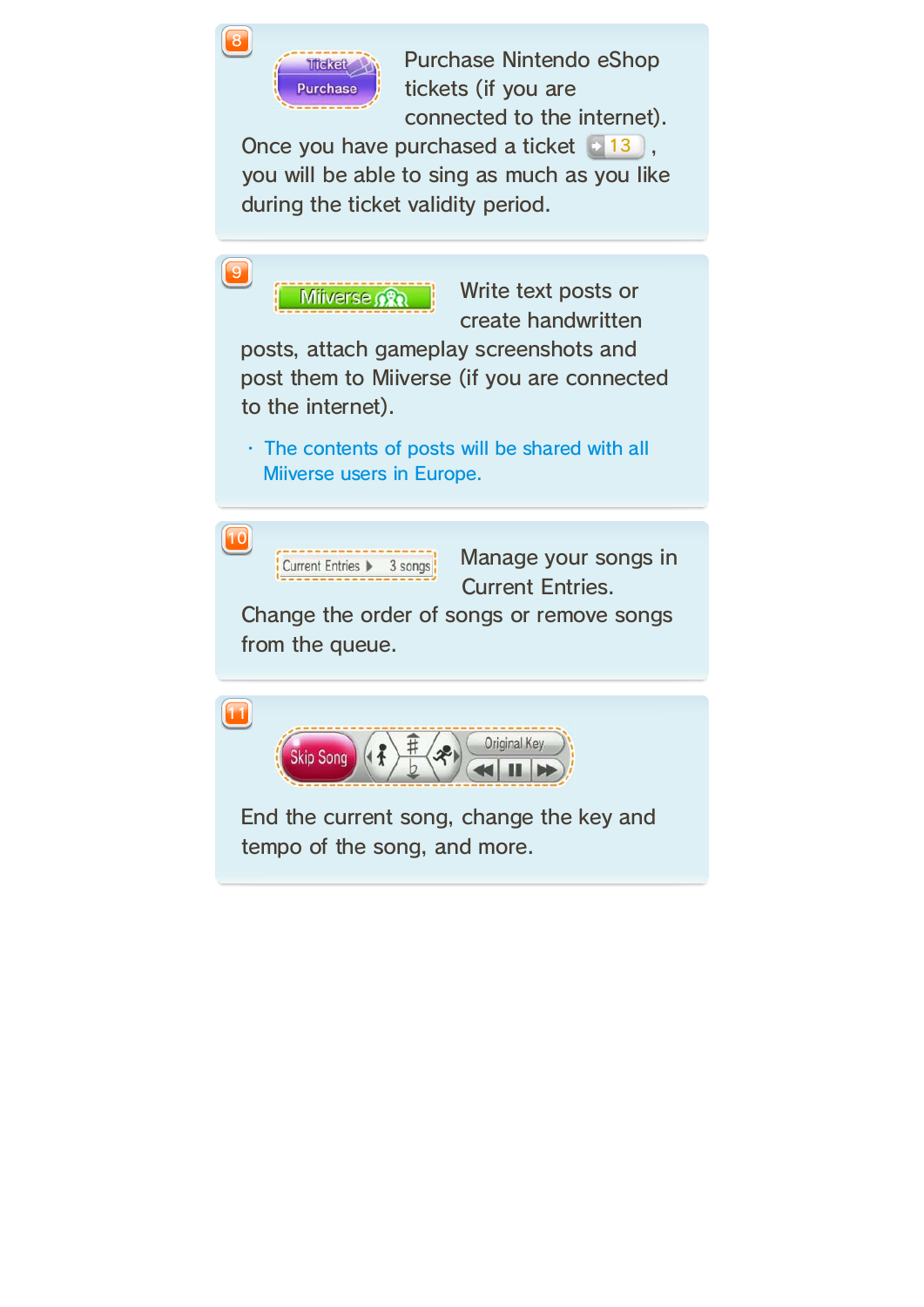・ The history, scores, songs saved to favourites, etc. for the Guest Mii will be saved temporarily. This information will be deleted when you close the software.

Choose Mii characters to add from the ones saved

![](_page_14_Figure_7.jpeg)

in Mii Maker™. If you have not already created other Mii characters, you can play using a Guest Mii.

### 8 Adding a Mii

Add a Mii as a Karaoke Room member to be able to queue songs  $\begin{bmatrix} 9 & 9 \end{bmatrix}$  for that Mii, edit their preferences in My Room  $\Box$  10 and more. Drag the Mii you would like to add and drop them into the Karaoke Room to add them.

![](_page_14_Picture_3.jpeg)

![](_page_14_Picture_2.jpeg)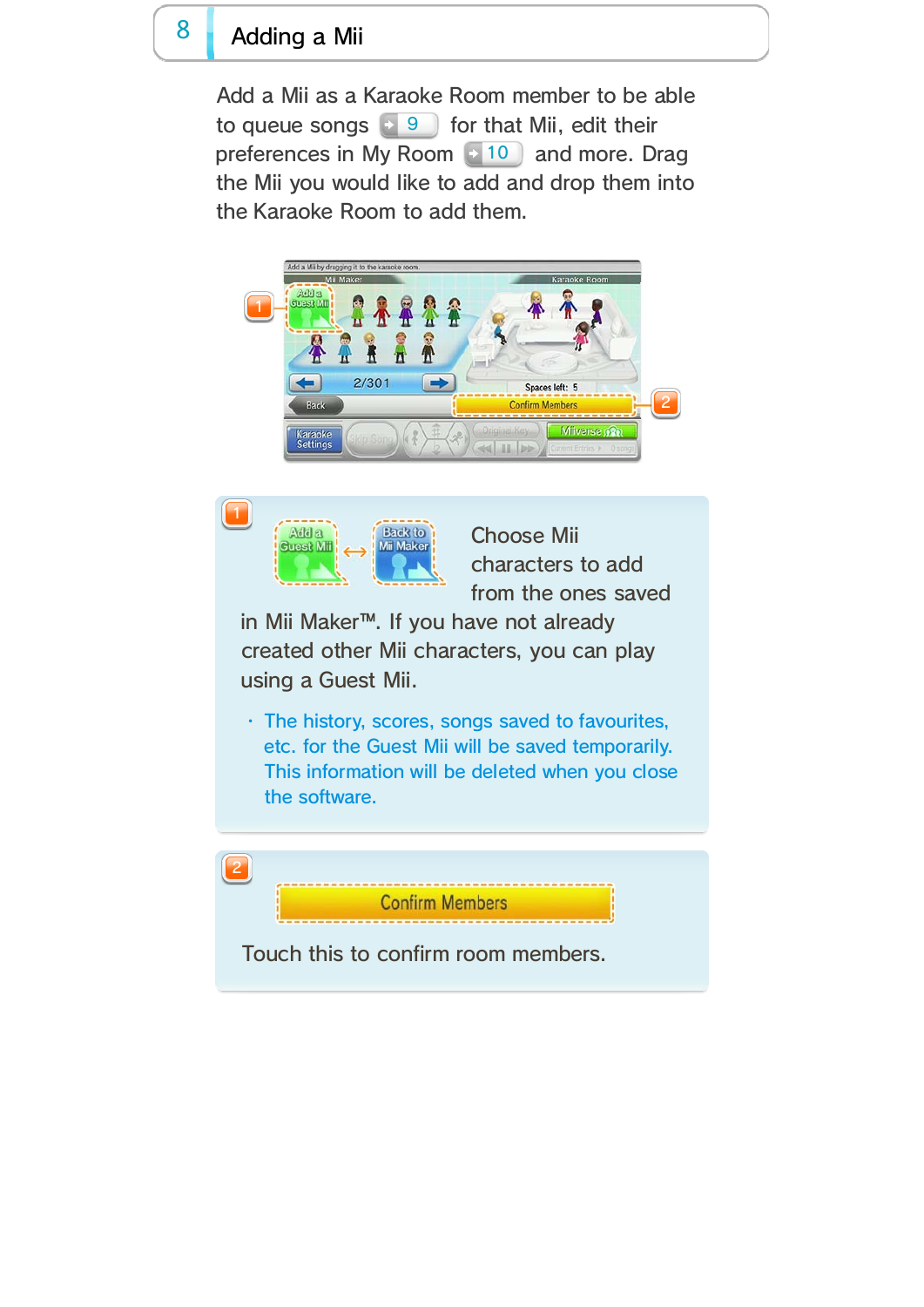| Create and save stages<br>with Stage Design in More<br><b>Custom Stage</b><br>Modes. | $\blacklozenge$ lmages may not be shown<br>if the file size is too large. |
|--------------------------------------------------------------------------------------|---------------------------------------------------------------------------|
|                                                                                      |                                                                           |

|                        | Insert an SD Card with a<br>folder containing image<br>data.                                                 |
|------------------------|--------------------------------------------------------------------------------------------------------------|
| <b>Photo Slideshow</b> | ◆ Images in JPEG format are<br>compatible.<br>Recommended size: width<br>1280 pixels X height 720<br>pixels. |

Some preparation is necessary before you can perform using the following Backdrop Settings.

Change the settings for queued songs individually. In Backdrop Settings, you can choose one of several backdrop options to appear on your TV screen during your performance.

### 9 Queueing Songs

The Song Entry screen will be displayed when you select a song.

![](_page_15_Figure_3.jpeg)

![](_page_15_Picture_2.jpeg)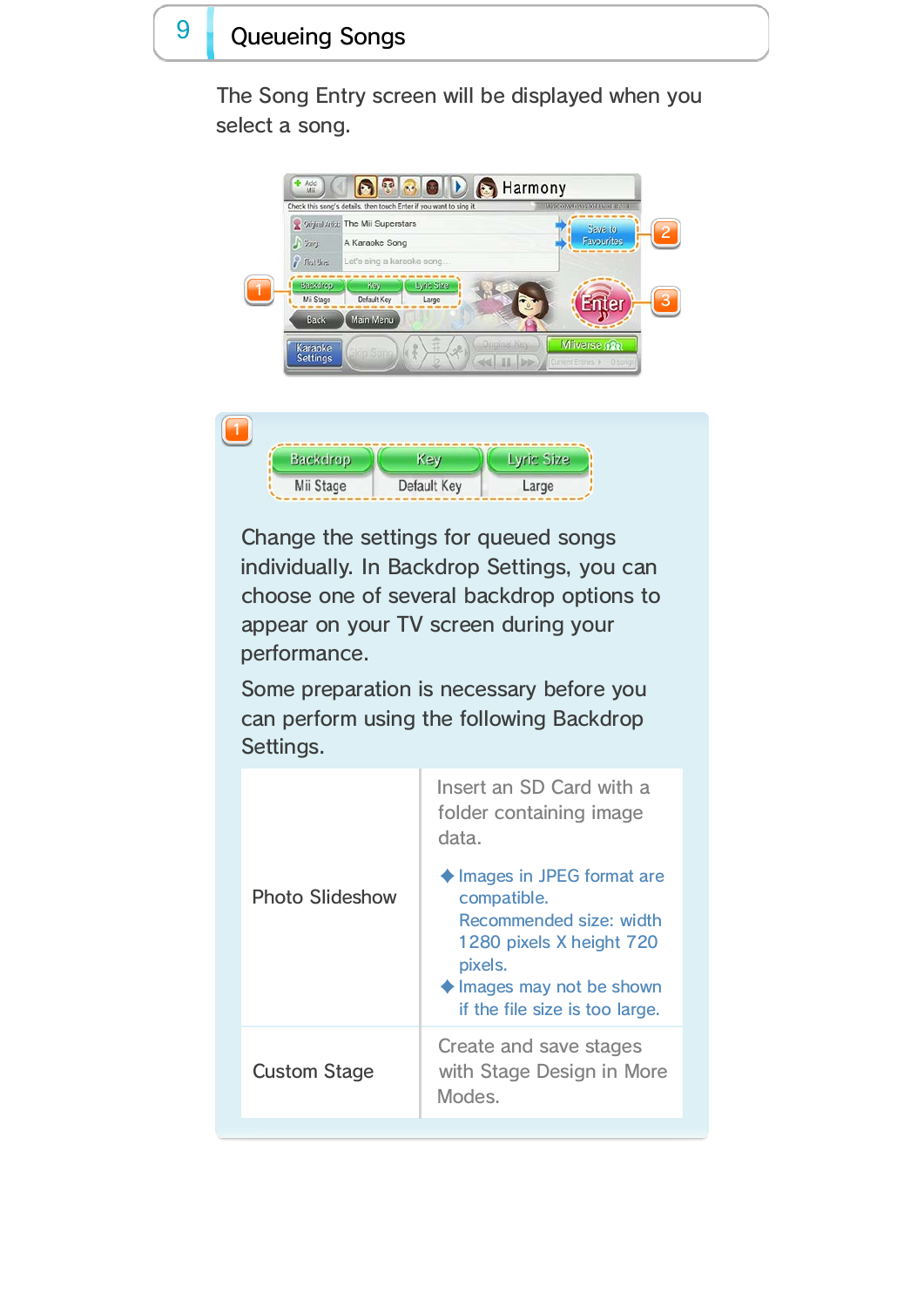・ Songs will be queued for the selected Mii.

Touch to add songs and artists to My Room 10 , where you will be

Confirm selection and queue the selected song. The performance will begin once

the song reaches the top of the queue.

able to add them to the song queue.

![](_page_16_Picture_3.jpeg)

![](_page_16_Picture_0.jpeg)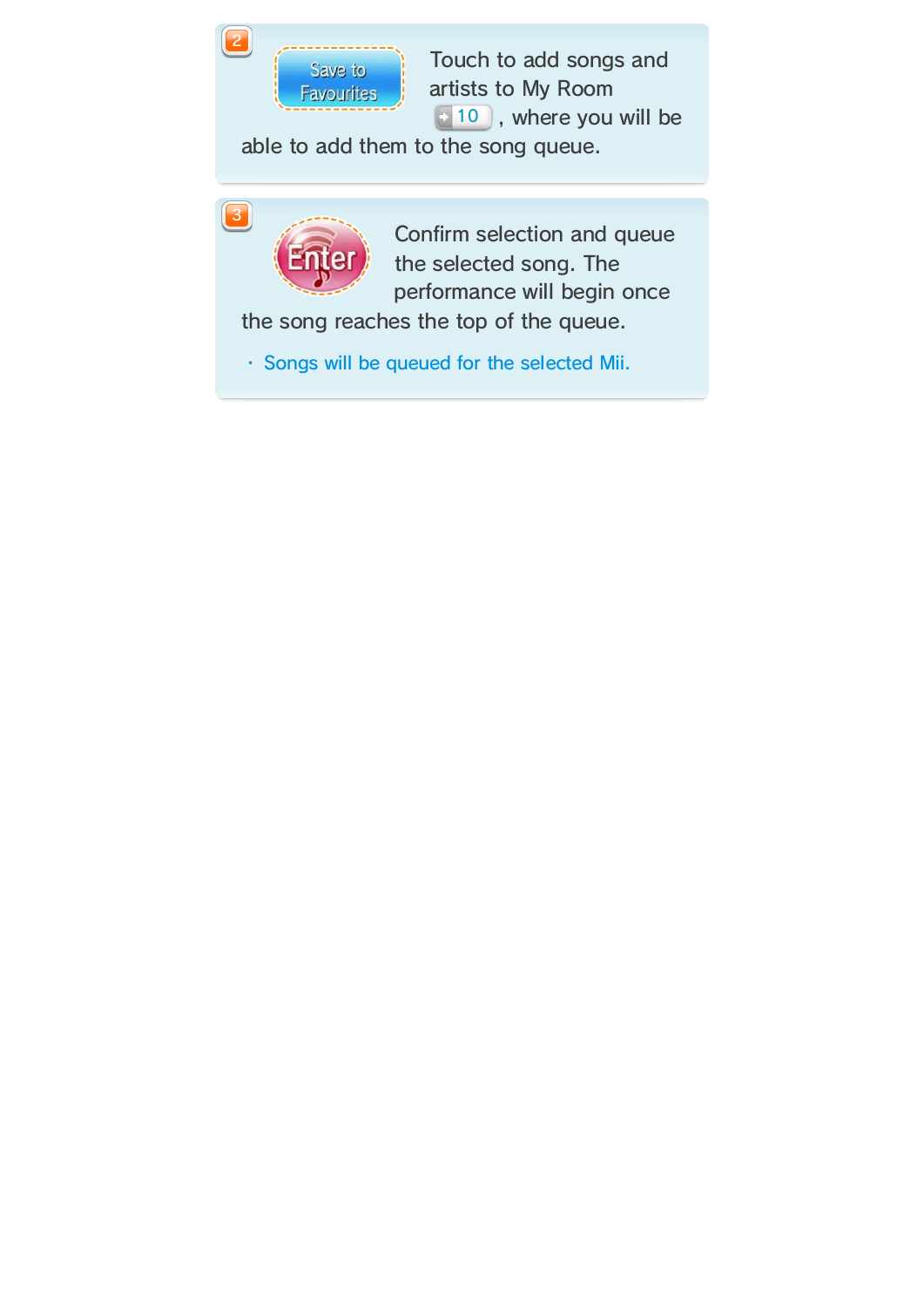### 10 My Room

・ Up to 100 songs will be saved in History.

![](_page_17_Picture_10.jpeg)

Select a previously queued song and add it to the current song queue.

・ You can register up to 200 songs in Favourite Songs, and up to 100 artists in Favourite Artists.

Choose songs saved as favourites (Favourite Songs) or see all songs by

saved artists (Favourite Artists). Touch a song to go to the Song Entry screen **19** or select an artist to queue a song by that artist.

Manage each Mii character's preferences individually. Please be sure that the correct Mii is selected when making changes.

![](_page_17_Picture_7.jpeg)

![](_page_17_Picture_3.jpeg)

![](_page_17_Picture_2.jpeg)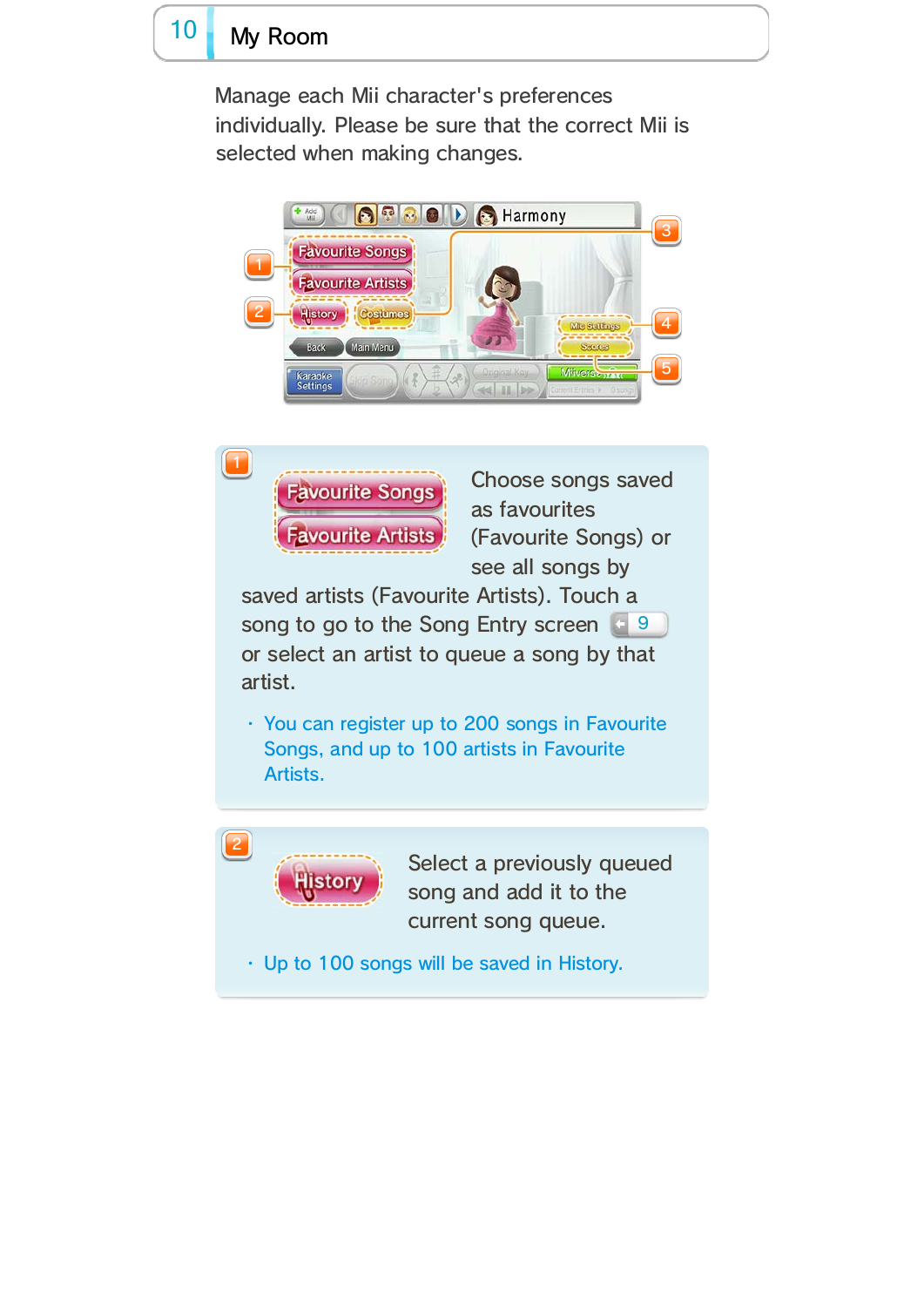Check your current rating history. (You can

start using the Rating feature by selecting it in More Modes on the main menu before queueing songs.) You can view all your current achievement records by selecting ACHIEVEMENTS.

Change the Mic Tone, Echo Type and other settings for the selected Mii character's

entries.

![](_page_18_Picture_0.jpeg)

Choose a new costume and its colour, then change into it to launch your Mii

character's new look on-screen during your next performance.

・ In order to view your Mii on your TV, you will need to select one of the options that features Mii characters in Backdrop Settings when you are queueing songs.

**Vic Setting** 

**Scores** 

5

4

3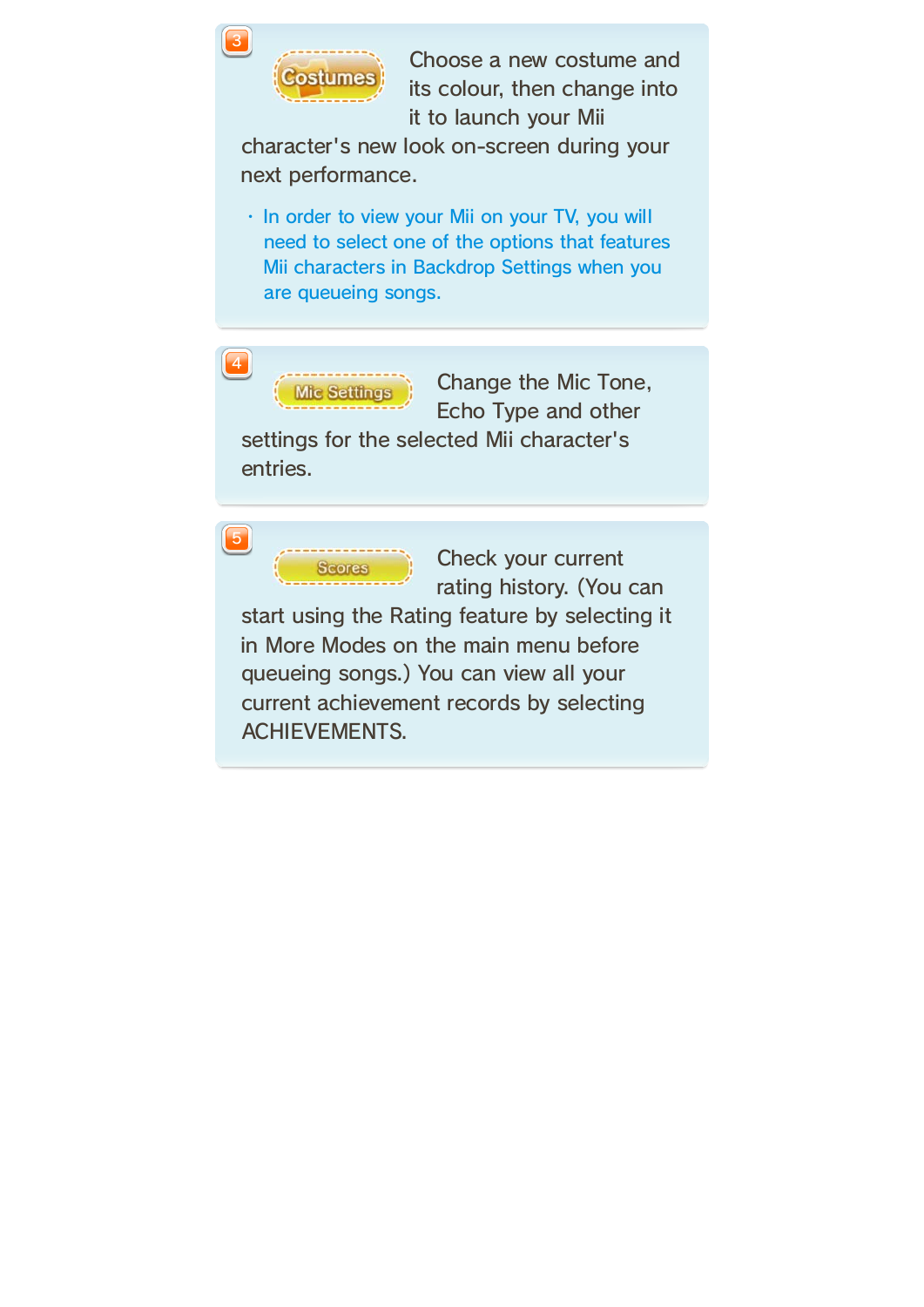・ The Switch Mii and Karaoke Menu icons will appear in the corners of the screen (top right and bottom right). Touch either icon once to open a menu and touch again to close it.

| <b>Back</b>  | Return to the previous screen.                                                                                           |
|--------------|--------------------------------------------------------------------------------------------------------------------------|
| Main Menu    | Return to the main menu.                                                                                                 |
| Switch Mii   | Add and manage your Mii<br>characters.                                                                                   |
| Karaoke Menu | Edit Karaoke Settings, post to<br>Miiverse, check performance<br>controls and make changes to<br><b>Current Entries.</b> |

## 11 In-Game Icons

The following icons will appear on various screens.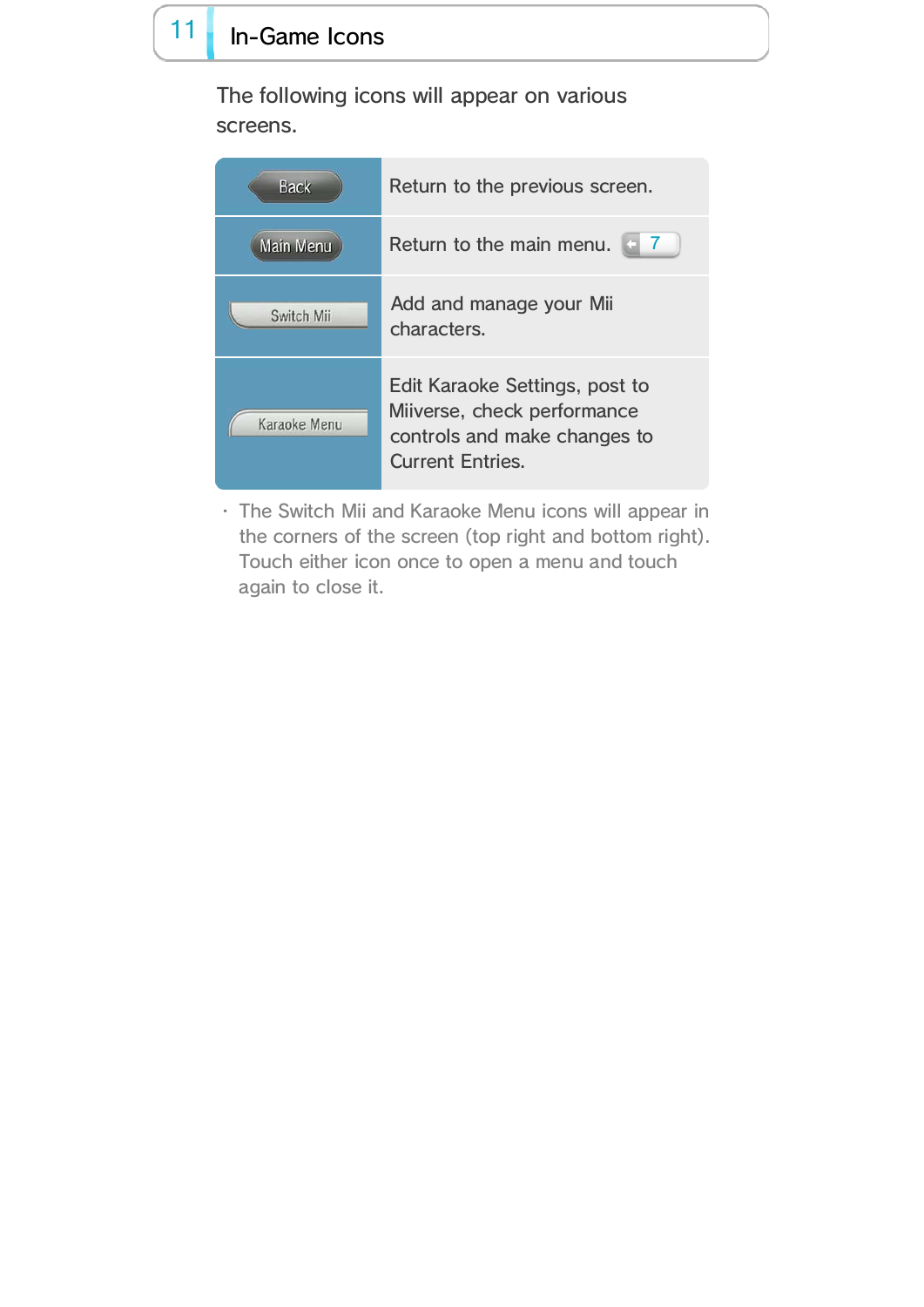Backdrop Settings, Lyric Size and activation of the Rating feature.

Certain options in Karaoke Settings (Guide Track, Guide Vocals, Cut Outro, Wii U GamePad Microphone).

♦ The following settings will be reset when you close the software. Please change these settings accordingly when you play.

### 12 Saving Data

Data will automatically be saved for each Mii individually. Song data and various game settings will be saved when you confirm settings.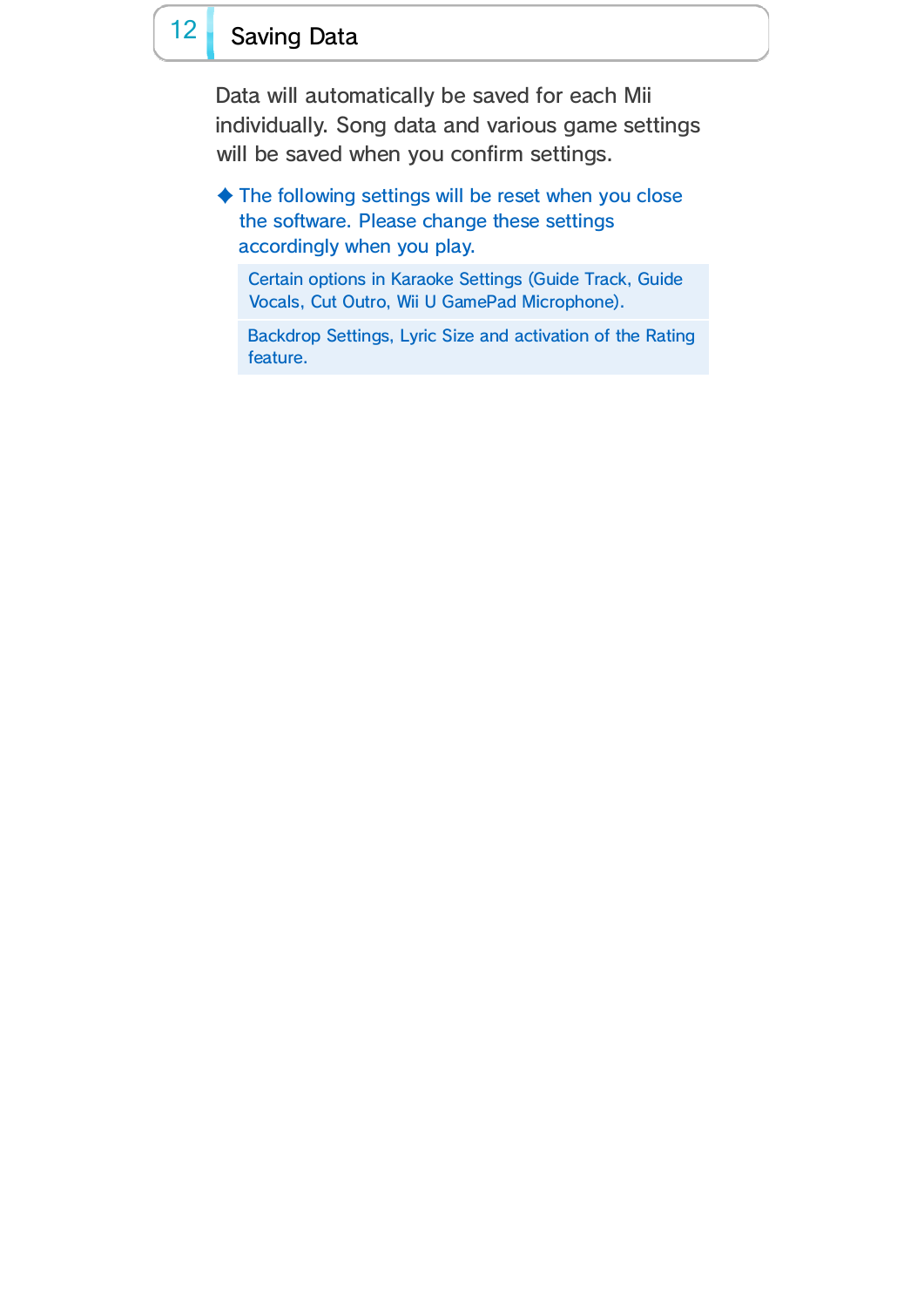Select on the HOME Menu to open Nintendo eShop. Refer to the "Purchasing Add-on Content and Passes" page in the Nintendo eShop electronic manual for further directions.

- $\blacklozenge$  It is also possible to purchase tickets from the main menu by selecting the purple Ticket icon.
- ♦ To open the electronic manual, select MENU in Nintendo eShop, then select MANUAL.

### 13 Purchasing Tickets

Connect to the internet to purchase tickets, which give you access to a wide variety of songs! Sing and enjoy these songs for the duration of your ticket.

- ・ View ticket types and prices on the Ticket Purchase screen.
- ・ If one user has purchased a ticket, during its period of validity, other users of the same Wii U console will not be able to purchase more tickets.

The period of validity begins from the moment the ticket is purchased.

### ● Procedure

#### Please be aware that: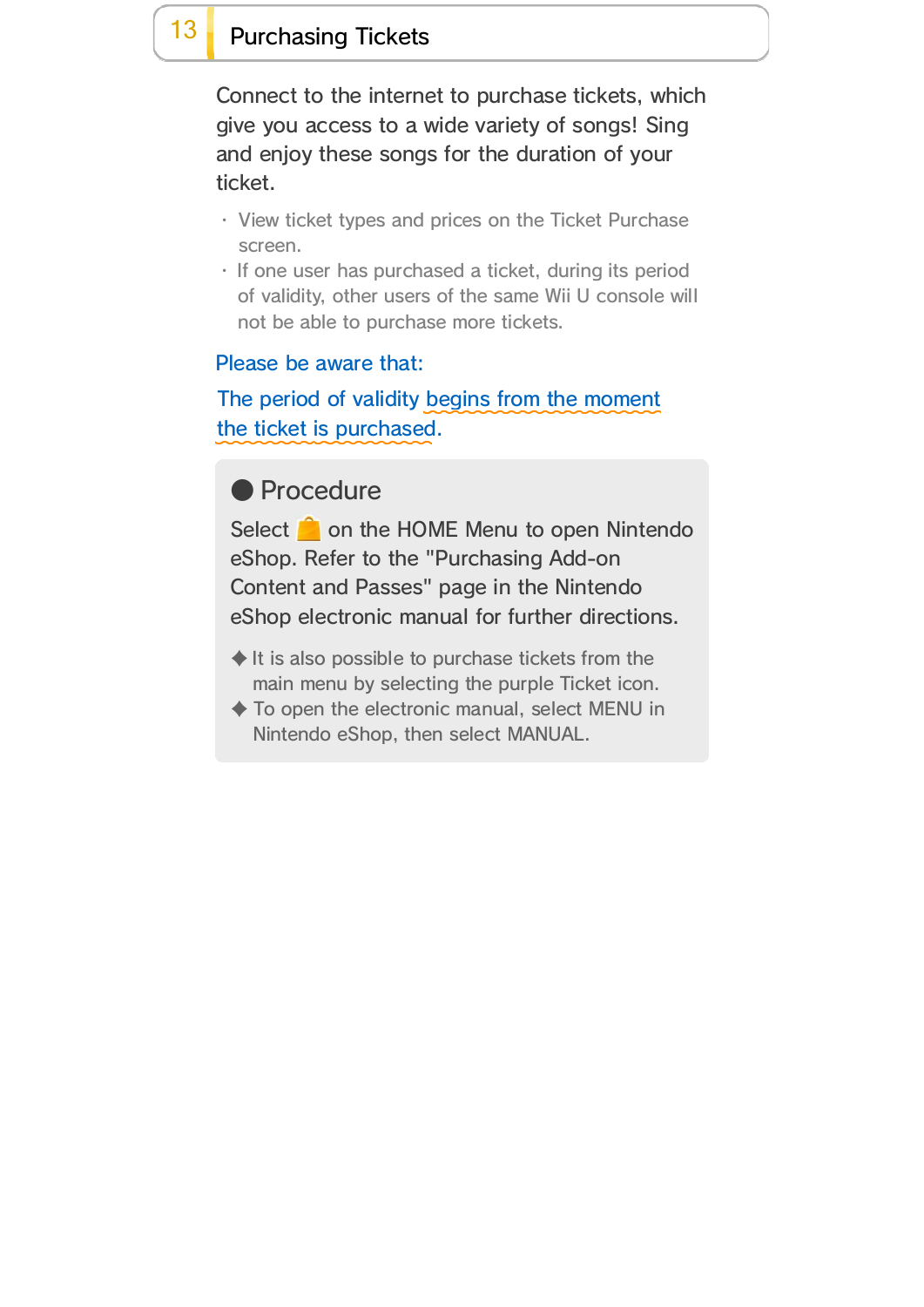The karaoke service contains technological protection measures to prevent the unauthorised use and/or copying of the karaoke service. Any attempt to remove, alter or

You are not permitted to lease, rent or make available the karaoke service to the public. You are also not permitted to sublicense, publish, copy, modify, adapt, translate, reverse engineer, decompile or disassemble any portion of the karaoke service, save solely to the extent required to use the karaoke service in accordance with this manual and/or as expressly permitted by applicable laws.

circumvent such measures is strictly prohibited.

Your access to the karaoke service will be permitted by Nintendo for a defined period of time based upon the ticket you have purchased. During this period you shall be licensed to use the karaoke service, in accordance with this manual, in a personal, non-commercial setting and only in the EEA and Switzerland. After your ticket has expired you will no longer be able to access the karaoke service unless you purchase another ticket.

### 14 Copyright Information

IMPORTANT: This game and the songs contained in it (together the "karaoke service") are the property of Nintendo® or Nintendo's licensors and are protected by copyright and other intellectual property laws (including trade mark laws) around the world. All songs have been re-recorded under license by the composer and author of the lyrics. Any reference to the original artists is of descriptive and informative nature only. References to the original artist should not be interpreted or construed as any kind of approval, endorsement or other kind of support rendered by the original artist in regard to the re-recording, Wii Karaoke U by JOYSOUND or Nintendo.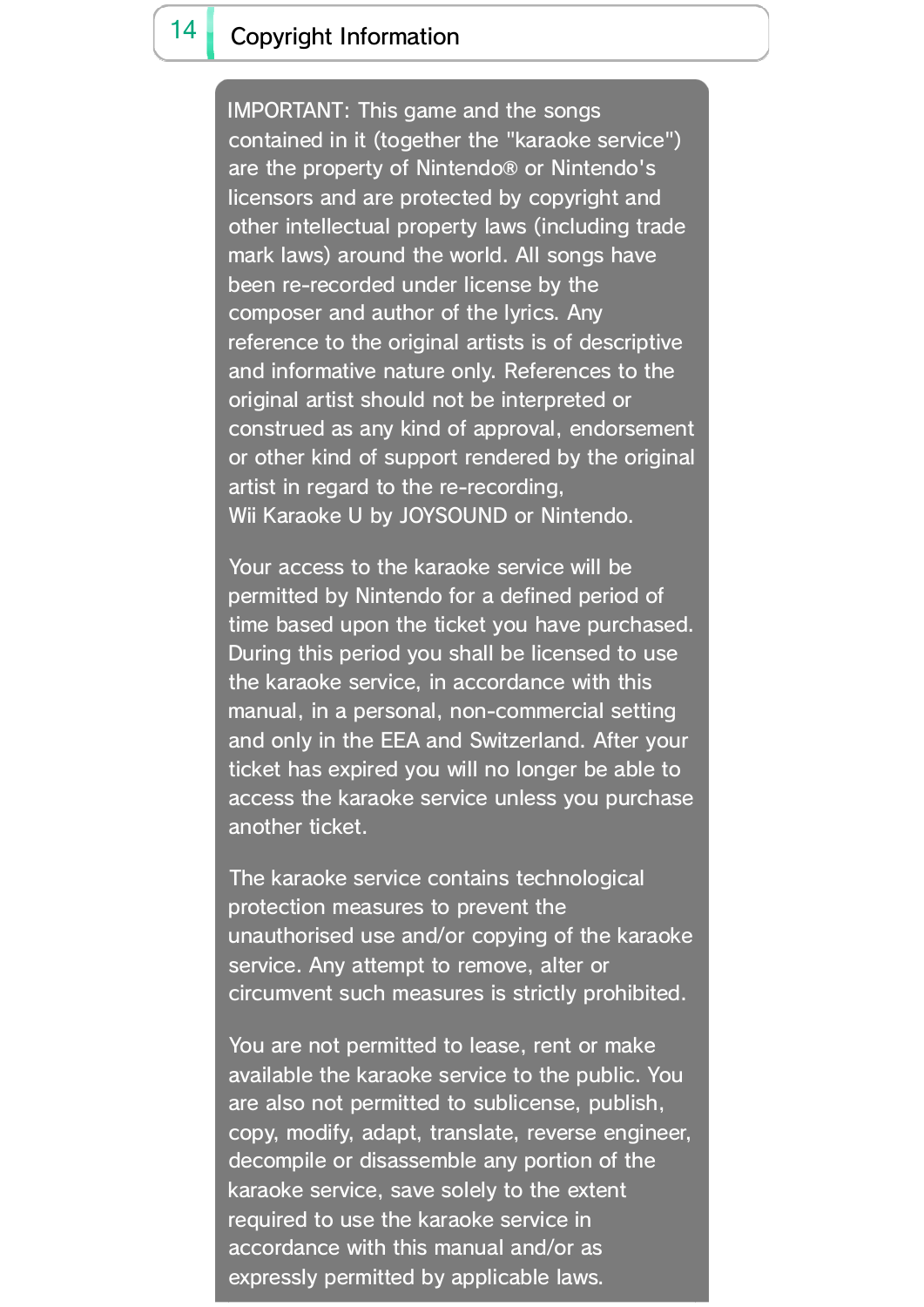© 2013 Nintendo Co., Ltd.

Trademarks are property of their respective owners. Wii U is a trademark of Nintendo.

JOYSOUND is a trademark of XING INC.

By accessing the karaoke service, you agree to abide by and to ensure that all users that use the karaoke service via your ticket abide by the terms of this manual and all applicable laws. Use of the karaoke service via your ticket in breach of this manual and/or applicable laws may lead to criminal and/or civil liability for you and/or other users of the karaoke service. Your use of the karaoke service is subject to the Nintendo Network Agreement and the Nintendo Network™ Privacy Policy.

For use with the European/Australian version of the Wii U console only.

A system update may be required to play the karaoke service. Nintendo recommends that you use a fast broadband connection for optimal use of the karaoke service. If you experience connection difficulties, please refer to "Song Loading Options" in section 7 of this manual.

This software is based in part on the work of the Independent JPEG Group.